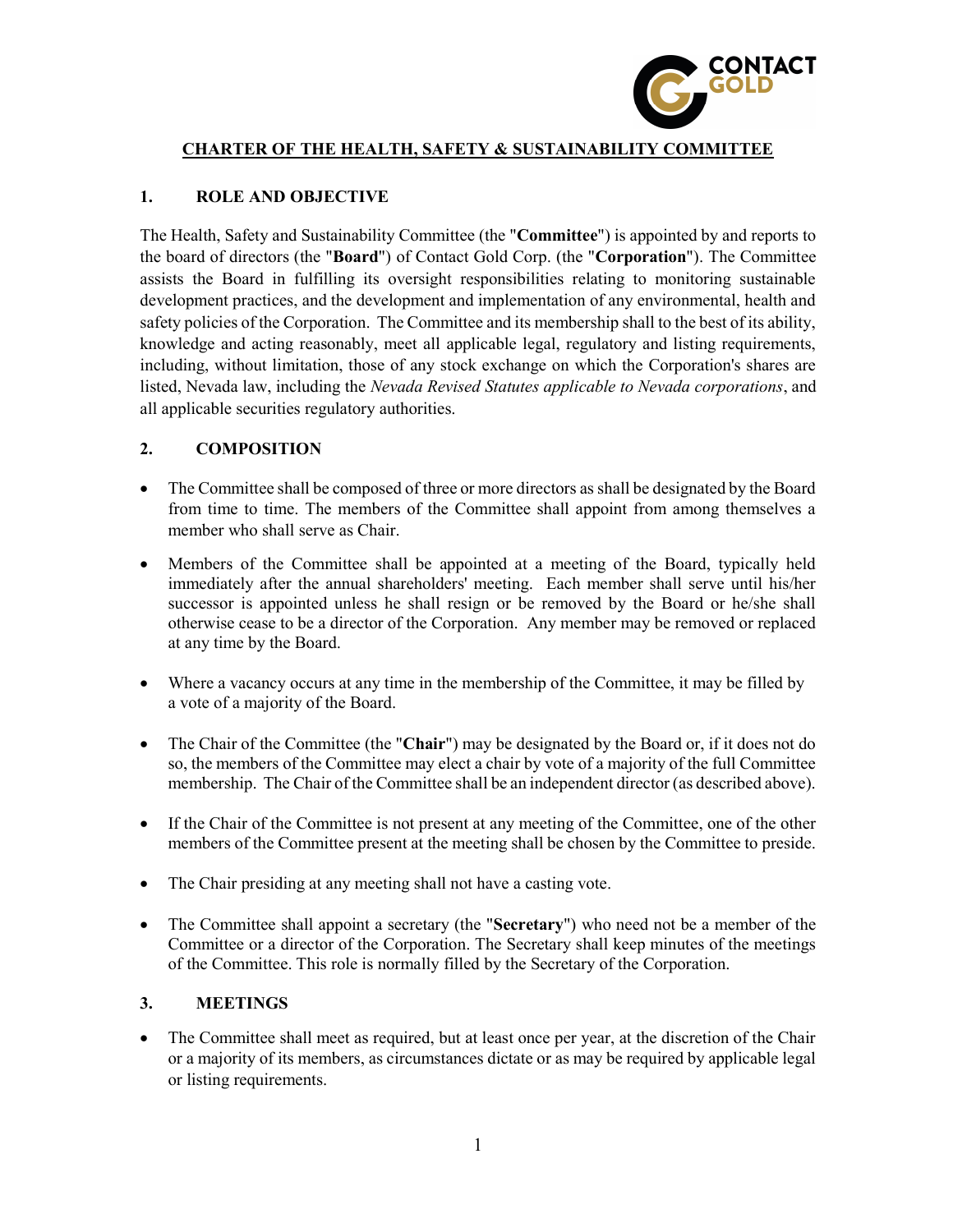

- The Chair of the Committee shall prepare and/or approve an agenda in advance of each meeting.
- Notice of the time and place of every meeting may be given orally, in writing, by facsimile or by e-mail to each member of the Committee at least 48 hours prior to the time fixed for such meeting.
- A member may in any manner waive notice of the meeting. Attendance of a member at the meeting shall constitute waiver of notice of the meeting, except where a member attends a meeting for the express purpose of objecting to the transaction of any business on the grounds that the meeting was not lawfully called.
- Any member of the Committee may participate in the meeting of the Committee by means of conference telephone or other communication equipment, and the member participating in a meeting pursuant to this paragraph shall be deemed, for purposes hereof, to be present in person at the meeting.
- A majority of Committee members, present in person, by video-conference, by telephone or by a combination thereof, shall constitute a quorum.
- If within one hour of the time appointed for a meeting of the Committee, a quorum is not present, the meeting shall stand adjourned to the same hour on the second business day following the date of such meeting at the same place. If at the adjourned meeting a quorum as hereinbefore specified is not present within one hour of the time appointed for such adjourned meeting, such meeting shall stand adjourned to the same hour on the second business day following the date of such meeting at the same place. If at the second adjourned meeting a quorum as hereinbefore specified is not present, the quorum for the adjourned meeting shall consist of the members then present.
- If and whenever a vacancy shall exist, the remaining members of the Committee may exercise all of its powers and responsibilities so long as a quorum remains in office.
- At all meetings of the Committee, every question shall be decided by a majority of the votes cast. In case of an equality of votes, the matter will be referred to the Board for decision. Any decision or determination of the Committee reduced to writing and signed by all of the members of the Committee shall be fully as effective as if it had been made at a meeting duly called and held.
- The CEO is expected to be available to attend meetings, but a portion of every meeting will be reserved for in camera discussion without the CEO, or any other member of management, being present.
- The Committee may by specific invitation have other resource persons in attendance including such officers, directors and employees of the Corporation and its subsidiaries, and other persons as it may see fit.
- The Committee shall have the right to determine who shall and who shall not be present at any time during a meeting of the Committee.
- Minutes of Committee meetings shall be sent to all Committee members.
- The Chair of the Committee shall report periodically the Committee's findings and recommendations to the Board.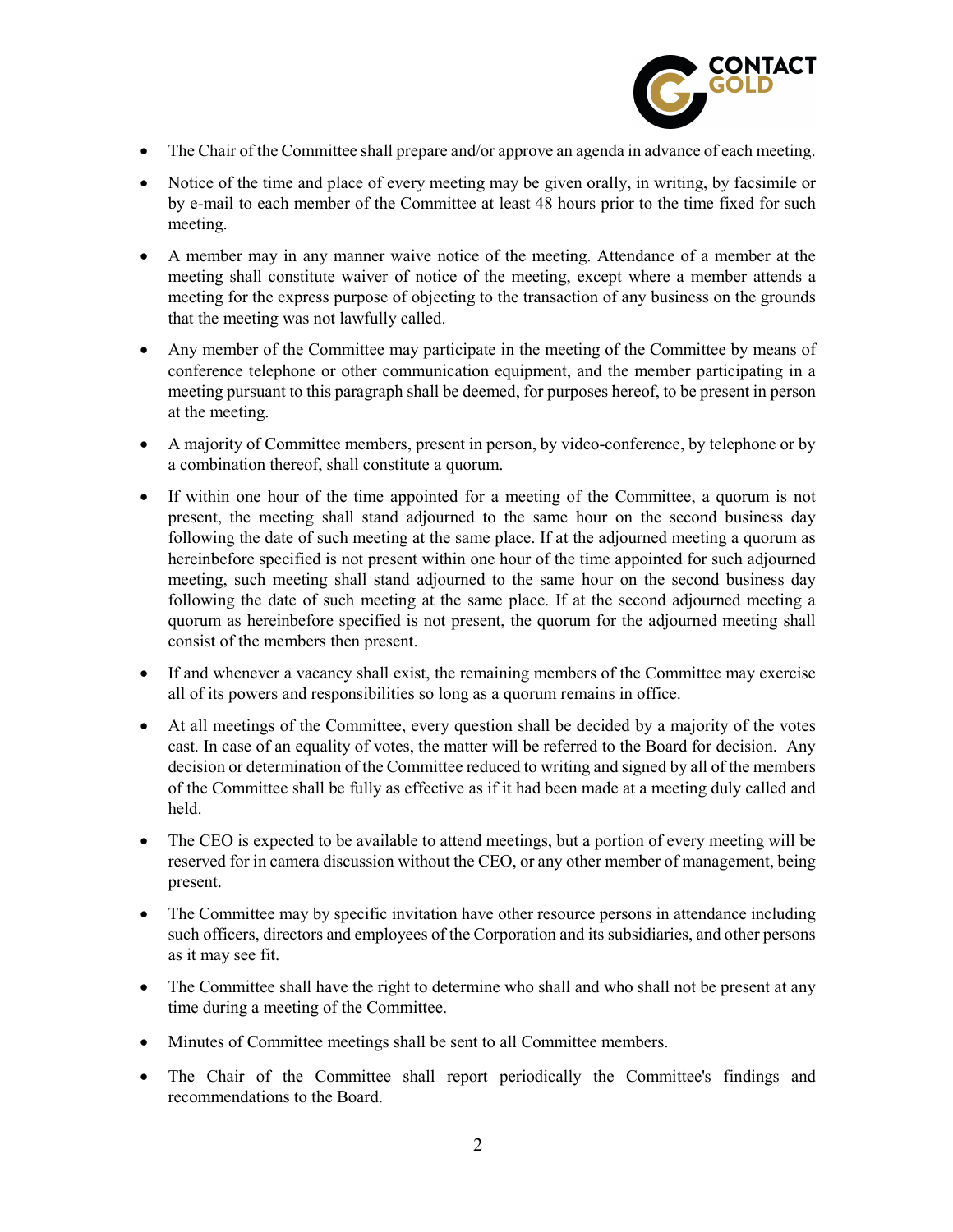

## 4. RESOURCES AND AUTHORITY

- The Committee shall have access to such officers and employees of the Corporation and its subsidiaries and to such information with respect to the Corporation and its subsidiaries as it considers being necessary or advisable in order to perform its duties and responsibilities.
- The Committee shall have the authority to:
	- investigate any activity of the Corporation that relates to sustainable development, community development, environment, health and safety;
	- engage independent counsel and other advisors as it determines necessary to carry out its duties; and
	- set and pay the compensation for advisors employed by the Committee.

## 5. RESPONSIBILITIES

#### A. Chair

To carry out its oversight responsibilities, the Chair of the Committee shall undertake the following:

- provide leadership to the Committee with respect to its functions as described in this Charter and as otherwise may be appropriate, including overseeing the logistics of the operations of the Committee;
- chair meetings of the Committee (unless not present, including in camera sessions) and reports to the Board of Directors following each meeting of the Committee on the findings, activities and any recommendations of the Committee;
- ensure that the Committee meets on a regular basis and at least once per year;
- in consultation with the Committee members, establish a calendar for holding meetings of the Committee;
- establish the agenda for each meeting of the Committee, with input from other Committee members, and other parties, as applicable;
- ensure that Committee materials are available to any Director on request;
- report annually to the Board on the role of the Committee and the effectiveness of the Committee in contributing to the objectives and responsibilities of the Board as a whole;
- act as liaison and maintains communication with the Chair of the Board (or Lead Director, if an individual other than the Chair) and the Board to optimize and coordinate input from Board members, and to optimize the effectiveness of the Committee. This includes reporting to the full Board on all proceedings and deliberations of the Committee at the first meeting of the Board after each Committee meeting and at such other times and in such manner as the Committee considers advisable;
- ensure that the members of the Committee understand and discharge their duties and obligations;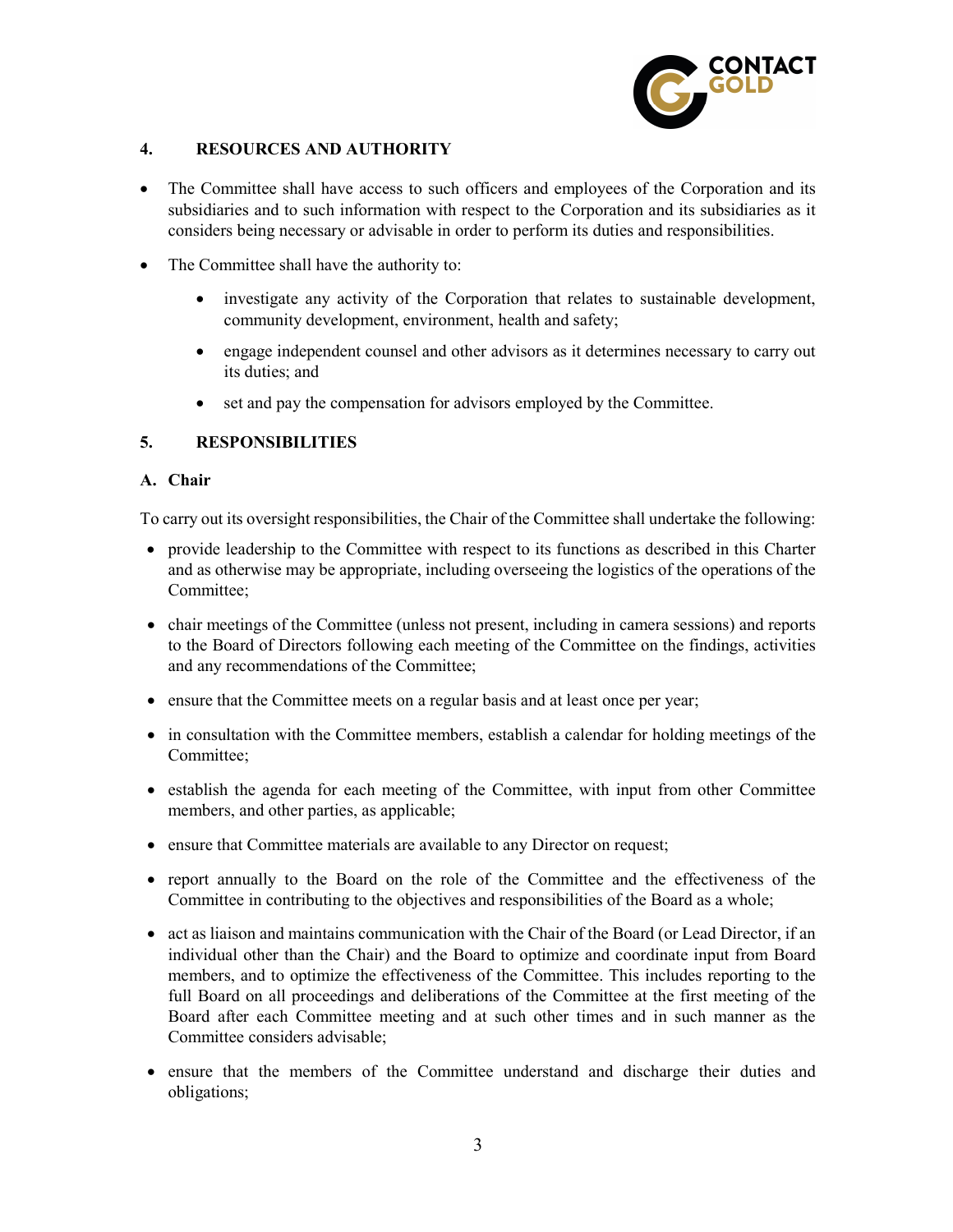

- foster ethical and responsible decision making by the Committee and its individual members;
- oversee the structure, composition, membership and activities delegated to the Committee from time to time;
- ensure that resources and expertise are available to the Committee so that it may conduct its work effectively and efficiently and pre-approves work to be done for the Committee by consultants;
- facilitate effective communication between members of the Committee and management;
- encourage Committee members to ask questions and express viewpoints during meetings;
- attend each meeting of shareholders to respond to any questions from shareholders as may be put to the Chair; and
- perform such other duties and responsibilities as may be delegated to the Chair by the Board from time to time.

#### B. Committee

To carry out its oversight responsibilities, the Committee shall undertake the following:

- Encourage, assist, support and counsel management in developing short and long term policies, standards and principles with respect to sustainability, environmental, health and safety;
- Review and monitor the sustainability, environmental, safety and health policies and activities of the Corporation on behalf of the Board to ensure that the Corporation is in compliance with appropriate laws and legislation, and policy;
- Review periodic sustainability, environment, health and safety reports;
- Review an annual report by management on sustainable development, environmental, safety and health issues;
- Periodically review community, environmental, health and safety response compliance issues and incidents to determine, on behalf of the Board, that the Corporation is taking all necessary action in respect of those matters and that the Corporation has been duly diligent in carrying out its responsibilities and activities in that regard;
- Review results of operational community, environment, health and safety audits and management's activities to maintain appropriate internal and external environmental and safety audits;
- Ensure that principle areas of community, environmental, health and safety risk and impacts are identified and that sufficient resources are allocated to address these;
- Ensure that the Corporation's directors are kept abreast of their duties and responsibilities related to the scope of this Committee;